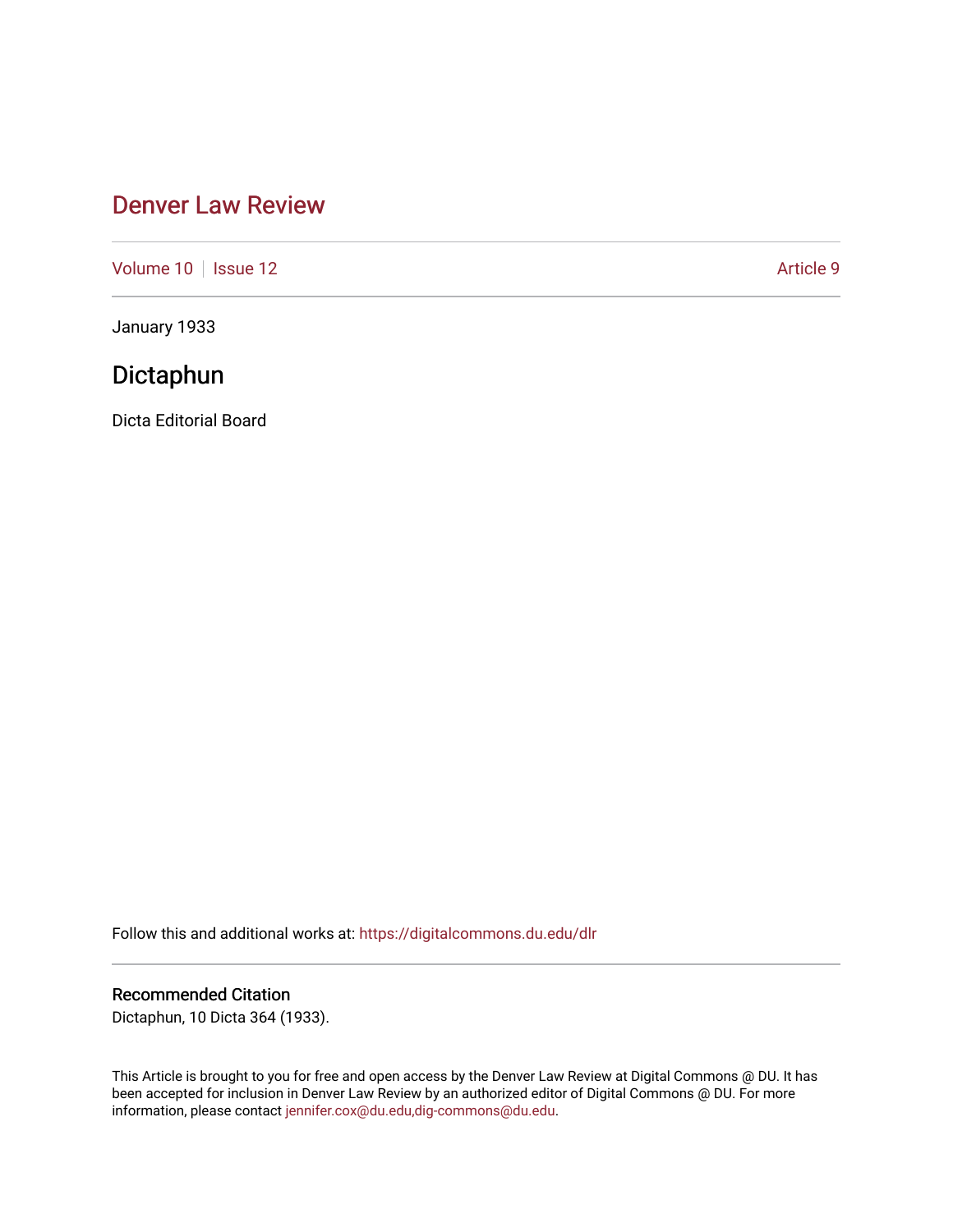# *Dictaphun.;*

# WE DO OUR PART—FREE DEFINITIONS

In its issue of September 23 last *The Colorado Graphic,* through its Editor, requests Dictaphun to state what one is if one is a mugwump. The answer is found in Webster's Unabridged Dictionary to be this:

"Mugwump (-wump). n. (Algonquian *mugquomp,* a chief.) Orig. a bolter from the Republican Party in the national election of 1884; hence, an independent in politics. *Mugwump* seems to have been occasionally used colloquially as equivalent to 'a big man,' usually with a semi-ironical implication, prior to the campaign of 1884. The bolters of the Republican nomination in that year were charged with regarding themselves as superior to their party in character and intelligence, and were called *mugwumps* and, synonymously *pharisees.* They adopted the name quite generally. *Polit. Cant, U. S."*

But Lord (as Pepys would say) who doesn't consider himself superior to the Republican Party? We're all mugwumps by that definition.

We are also pleased to inform the *Graphic's* Editor that the acts and views of mugwumps are termed either mugwumpery or mugwumpism.

The same Editor in the same issue describes Dictaphun as "That sprightly department." Sprighly is right. We bound hither and back, carefree as a butterfly.

# THANK YOU, MR. ELLIS

"B. C. Hilliard, Jr., Esq.,

"Attorney at Law (Thank you, Mr. Samson),

"Midland Savings Bldg.,

"Denver, Colorado.

"Dear Clark:

"Erl Ellis calls my attention to the fact that in the first session laws of the Territory of Colorado the first *private* act of that legislature was to decree a change of name for one Longbotoom.

"Need I say more?

"Sincerely, "Roy **0.** SAMSON, *Editor-in-Chief."*364